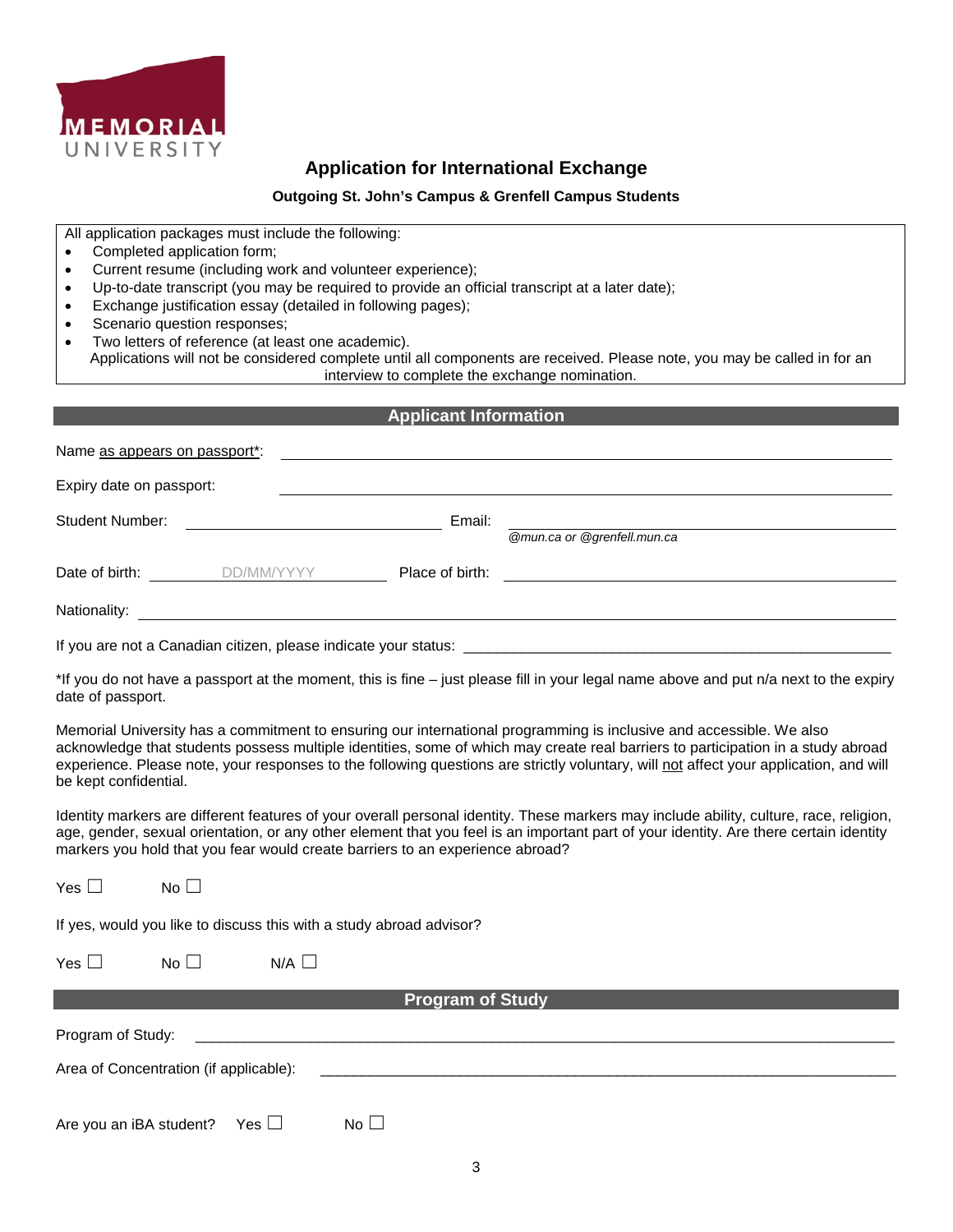| <b>Addresses</b><br>*Check the address you would like all communication sent to                           |                       |                                                                     |                                     |                  |
|-----------------------------------------------------------------------------------------------------------|-----------------------|---------------------------------------------------------------------|-------------------------------------|------------------|
| Permanent Address:                                                                                        |                       |                                                                     |                                     |                  |
|                                                                                                           |                       | <b>Street Address</b>                                               |                                     | Apartment/Unit # |
| City                                                                                                      |                       | Province                                                            | Country                             | Postal Code      |
| Home Phone:                                                                                               |                       | <u> 1980 - Johann Barbara, martxa amerikan personal (h. 1980).</u>  |                                     |                  |
| ⊥Local Address:                                                                                           |                       |                                                                     |                                     |                  |
|                                                                                                           |                       | <b>Street Address</b>                                               |                                     | Apartment/Unit # |
| City                                                                                                      |                       | Province                                                            | Country                             | Postal Code      |
| Home Phone:                                                                                               |                       |                                                                     |                                     |                  |
|                                                                                                           |                       |                                                                     | <b>Next of Kin Information</b>      |                  |
| Name:                                                                                                     |                       | <u> 1989 - Johann Barbara, martin d</u>                             |                                     |                  |
| Address:                                                                                                  |                       |                                                                     |                                     |                  |
|                                                                                                           | <b>Street Address</b> |                                                                     |                                     | Apartment/Unit # |
| City                                                                                                      |                       | Province                                                            | Country                             | Postal Code      |
| Home Phone:                                                                                               |                       | Cell Phone:                                                         |                                     |                  |
| Email:                                                                                                    |                       |                                                                     |                                     |                  |
| <b>Exchange Information</b>                                                                               |                       |                                                                     |                                     |                  |
| Semester you are applying for:                                                                            |                       | $\Box$ Fall $\Box$                                                  | $\Box$ Winter                       | Summer           |
|                                                                                                           |                       | Is your preference to go on exchange with another Memorial student? | Yes                                 | Does not matter  |
| If yes, please indicate student's name or "no preference":                                                |                       |                                                                     |                                     |                  |
| Please note that while every effort is made to accommodate preferences, they cannot be guaranteed.        |                       |                                                                     |                                     |                  |
|                                                                                                           |                       |                                                                     | <b>Exchange Location Preference</b> |                  |
| Please indicate your exchange location choices below. You must select from the list of partners available |                       |                                                                     |                                     |                  |

[\(https://www.mun.ca/international/goglobal/agreements/\)](about:blank).

| <b>Option 1</b> | <b>Option 2</b> | Option 3     |
|-----------------|-----------------|--------------|
| Country:        | Country:        | Country:     |
| Institution:    | Institution:    | Institution: |

□ I have met with the relevant exchange coordinator for my faculty/program/campus before completing this application.

□ As discussed with my exchange coordinator, I have researched the course offerings as the above institutions and have requested the mandatory *Letter of Permission* to study abroad for transfer credit from the Registrar's Office.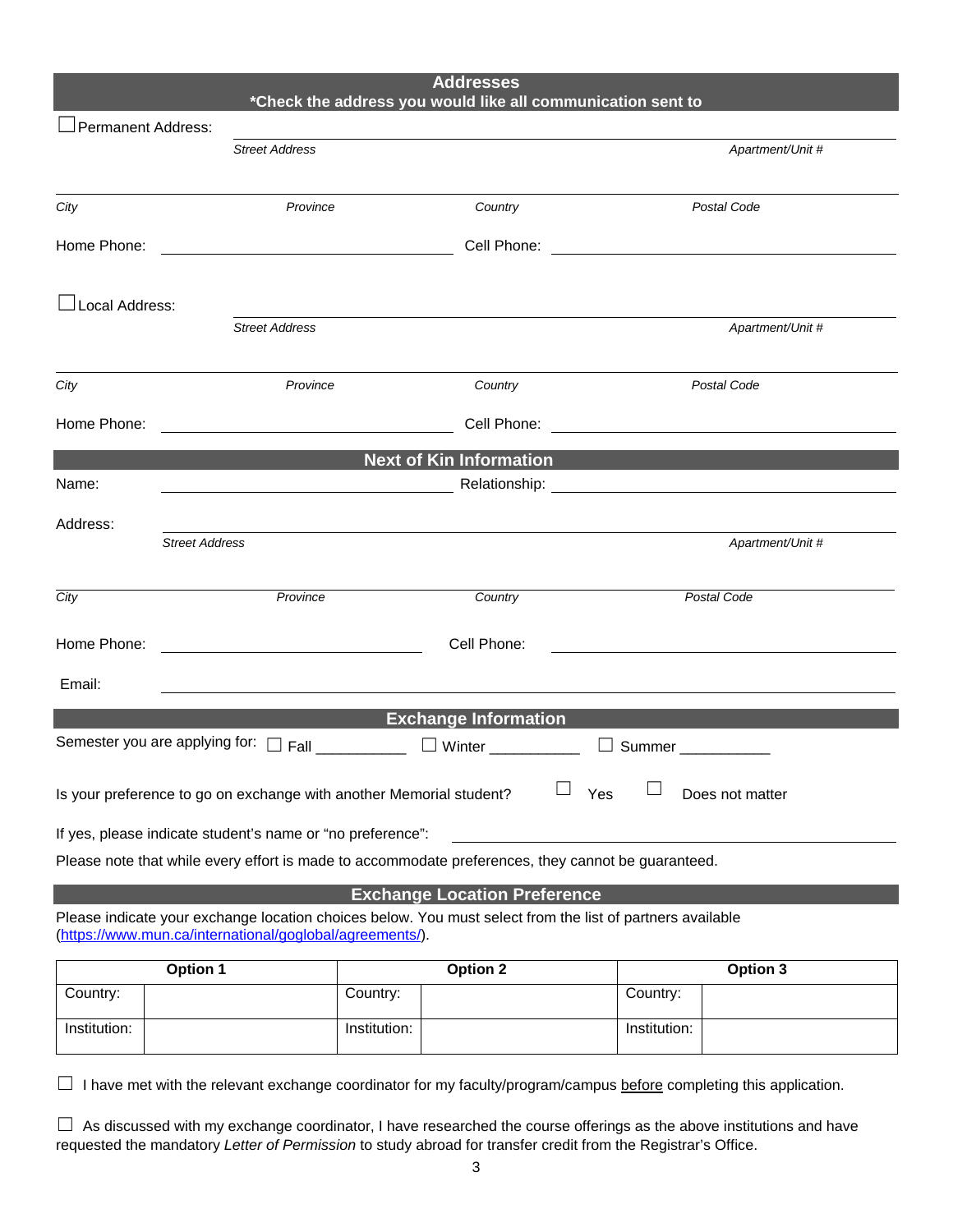☐ I have met with the Department Head, Undergraduate Liason, Academic Manager, or Program Chair of my major/minor to discuss the courses on my *Letter of Permission* to ensure that they will meet the requirements of my program, and have received departmental approval for this exchange.

 $\Box$  I have researched the semester dates at the institutions indicated above and acknowledge that they fit within the structure of my academic program at Memorial University.

 $\Box$  I have included an academic reference, from a Memorial instructor, with my application.

 $\Box$  I understand that, as an exchange student, I will be registered at Memorial University for a minimum of 9 credit hours and will be required to pay the respective tuition and fees.

Please note that it is your responsibility to ensure that program requirements are met. See more information below. If you have questions regarding these requirements, you should consult your academic advisor or academic program manager.

### **Exchange Justification**

Admission to the exchange program is competitive. To ensure your application is comprehensive and well-researched, a justification essay (approx. 1000-1500 words) is required. Be sure to include the essay as part of your application package.

Please include the following components in your justification:

- An indication of your reasons for wanting to study abroad. Illustrate how you feel your academic, career/professional and personal development will benefit from studying abroad. How do you think your preferred exchange program/location will assist you in becoming more successful as a professional?
- An indication of the reasons for selecting your top three partner institutions. Include a summary of your research, making reference to specific information such as courses offered, semester dates, accommodation options, costs, etc.
- What are the steps you need to follow in order to obtain the proper visa/study permit to allow you to enter and study in your destination country? Explain.
- Explain your detailed travel plans from Canada to your host institution campus.
- Include an expense outline in anticipation of the financial commitment required for your exchange. Budgeting examples can be found online [\(https://www.mun.ca/international/goglobal/exchange/finances/\)](about:blank). What financial supports will you be using to fund your experience abroad?

#### **Background Information**

List any prior international experience (e.g. vacations, work terms, mentor program, extracurricular activities, etc.).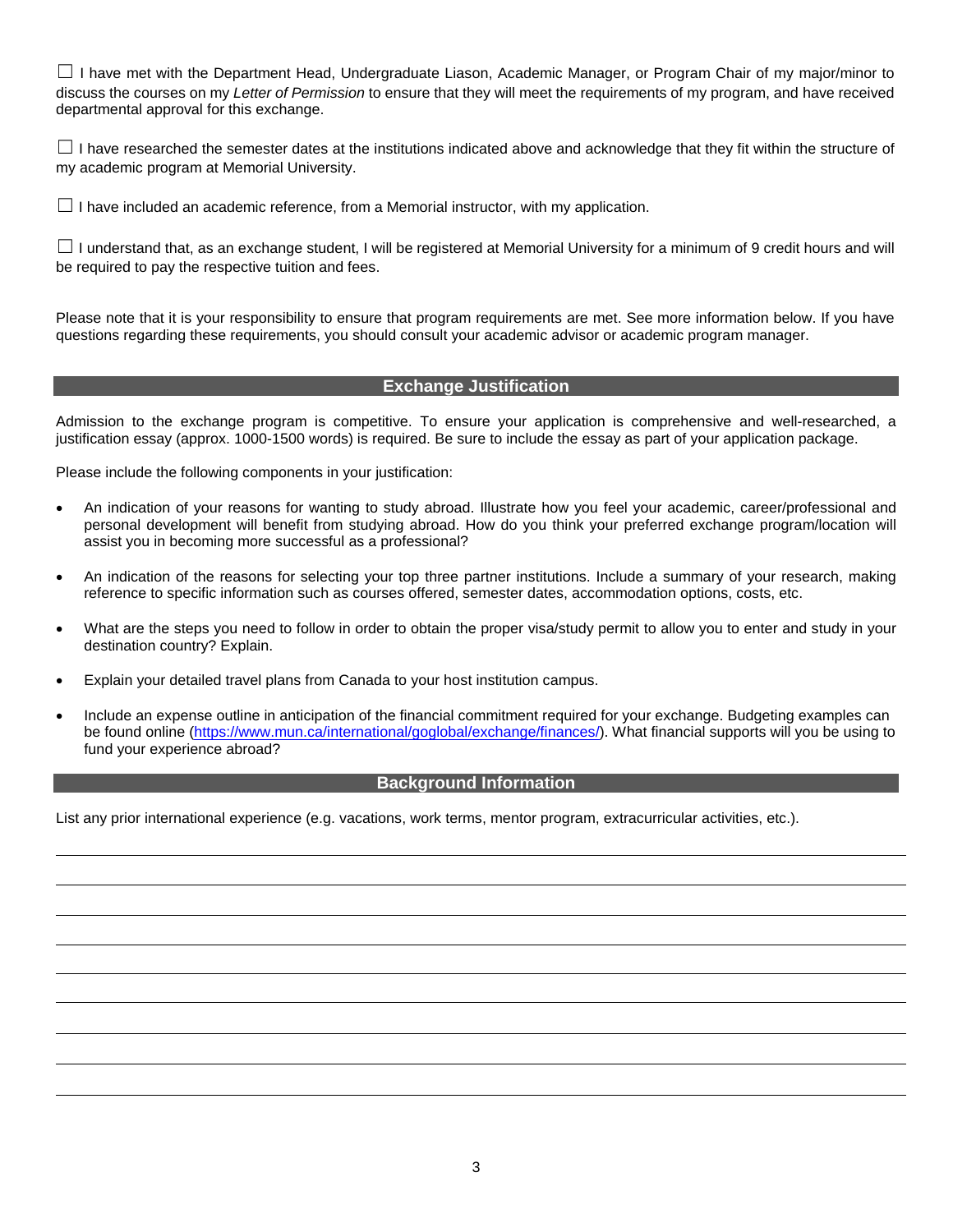#### **Scenario Questions**

Living abroad may present many challenging situations that require you to change the way you do things. Briefly describe how you would deal with the following situations. Include your responses on a separate sheet of paper as part of your application package.

- 1. You have arranged to meet with some of your fellow exchange students in Scotland. It is late at night, and after a long day of traveling, you finally arrive at Aberdeen airport. The agreed-upon meeting time comes and goes, but there is no one to meet you. After three hours, you decide to give them a call, but you discover that you have lost your contact information, what would you do?
- 2. You wake up one morning feeling depressed and tired and you do not want to get out of bed. You are also feeling very frustrated by how people do things in your host country and are even questioning why you are there. What would you do?
- 3. You are traveling on an overnight train through a country in which English is not spoken. When you wake up in the morning, you find all of your belongings strewn all over your cabin. To your dismay, your phone, money and passport have been stolen. What would you do?

### **Reference Letters**

To assist mobility staff in making a decision on the appropriateness of each student's participation in an exchange, we ask that you provide two references letters that speak to your motivation, adaptability, academic skills, and those personal qualities that will give you the ability to benefit fully from the exchange experience. While we appreciate any observations that will assist us in evaluating an applicant, of special interest are qualities such as competence, independence, assertiveness, resourcefulness, quality of academic performance, confidence, social skills, open-mindedness, and integrity. At least one of these two reference letters must be from an academic source (i.e. professor, instructor, etc.).

## **Important Information and Tips for Review**

## **Course Credit Systems**

Credit systems vary across different regions of the world.

- European universities use a system called the European Credit Transfer System. Credits at European institutions are denoted as ECTS. Each Memorial course (three credit hours) is equal to six ECTS; therefore, five Memorial courses (15 credit hours) is equal to 30 ECTS. Since each institution is different, in some schools you may need to take seven courses to obtain 30 ECTS; at others, you may only need to take three courses.
- The credit systems elsewhere (e.g. Australia, Chile, Asia) vary by country.

### **Tips for Researching Your Region and Writing the Exchange Justification**

- Research the country, city and institution thoroughly. Pay special attention to culture, history, customs, cost of living, etc. Use your research to justify your preferences.
- Investigate any visa/study permit/other required documentation that may be necessary to enter and/or study in your preferred region. Gaining these pieces of documentation is critical. Additional time and planning are required to accommodate for the gathering and processing of these documents. Sometimes visa applications must be made in person at the appropriate embassy or consulate outside of Newfoundland and Labrador. Therefore, additional costs may be incurred as well.

 $\Box$  I have conducted appropriate research on visa/study permit processes and understand that I may need to travel outside the province to obtain appropriate documentation for studying abroad.

### **Application Process**

- Applications will be reviewed and evaluated in the weeks following the deadline date. You may be contacted for an interview to complete the application process. Your application decision will be communicated with you via your @mun.ca or @grenfell.mun.ca email address.
- Upon acceptance of an exchange offer, your exchange coordinator with communicate with you about the criteria for successful completion of the exchange process. Successful completion of the exchange includes: attending meetings and pre-departure orientations prior to departing for your host country; participating in the exchange semester; completing a debrief meeting upon return to Memorial University; following academic advice from your acacemic advisor or program manager on exchange course selections; having satisfactory academic performance while abroad; demonstrating appropriate non-academic conduct while abroad; and being a positive ambassador for Memorial University.